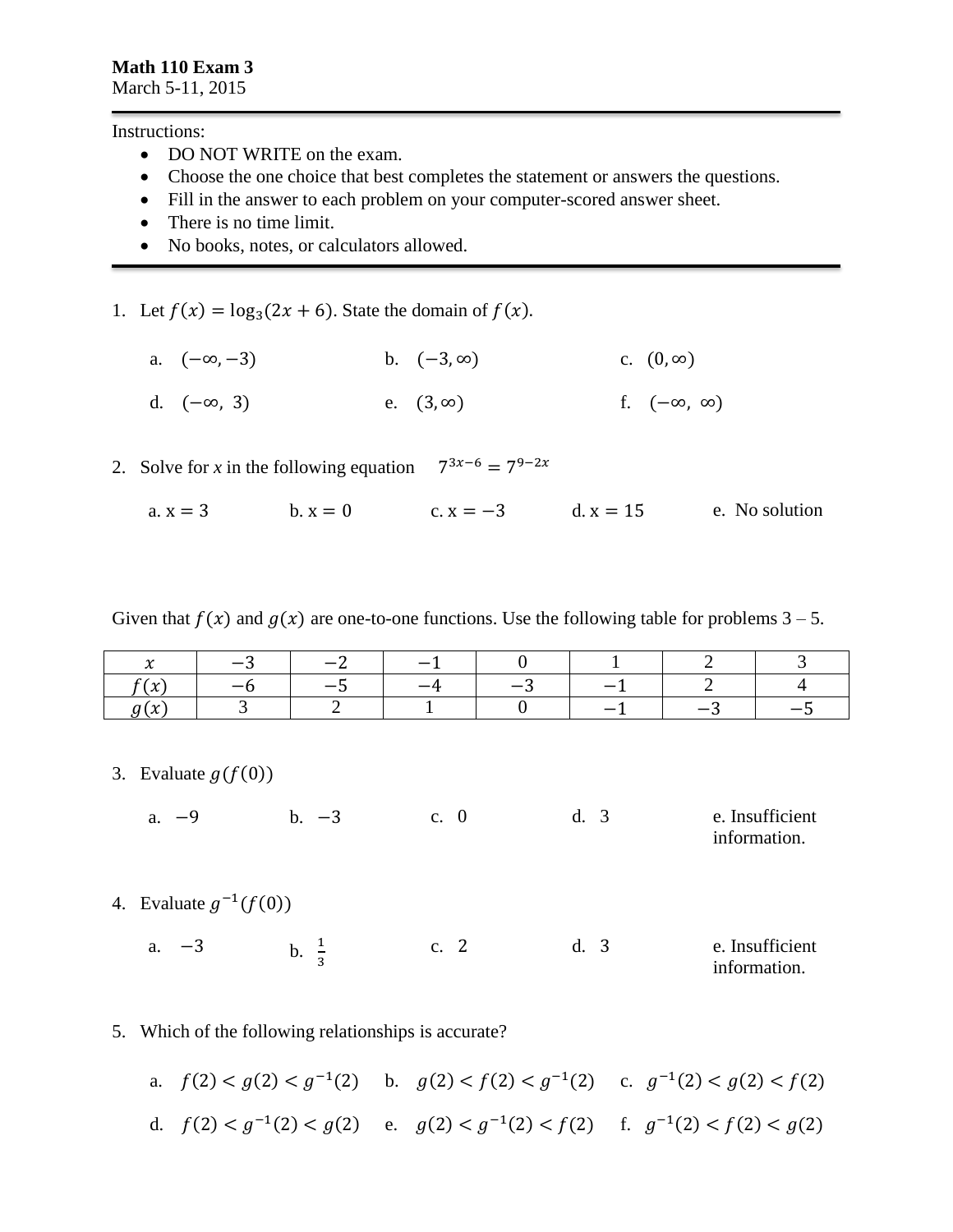6. The graph of  $f(x)$  is given here:



Which of the following is a graph of  $f^{-1}(x)$ 



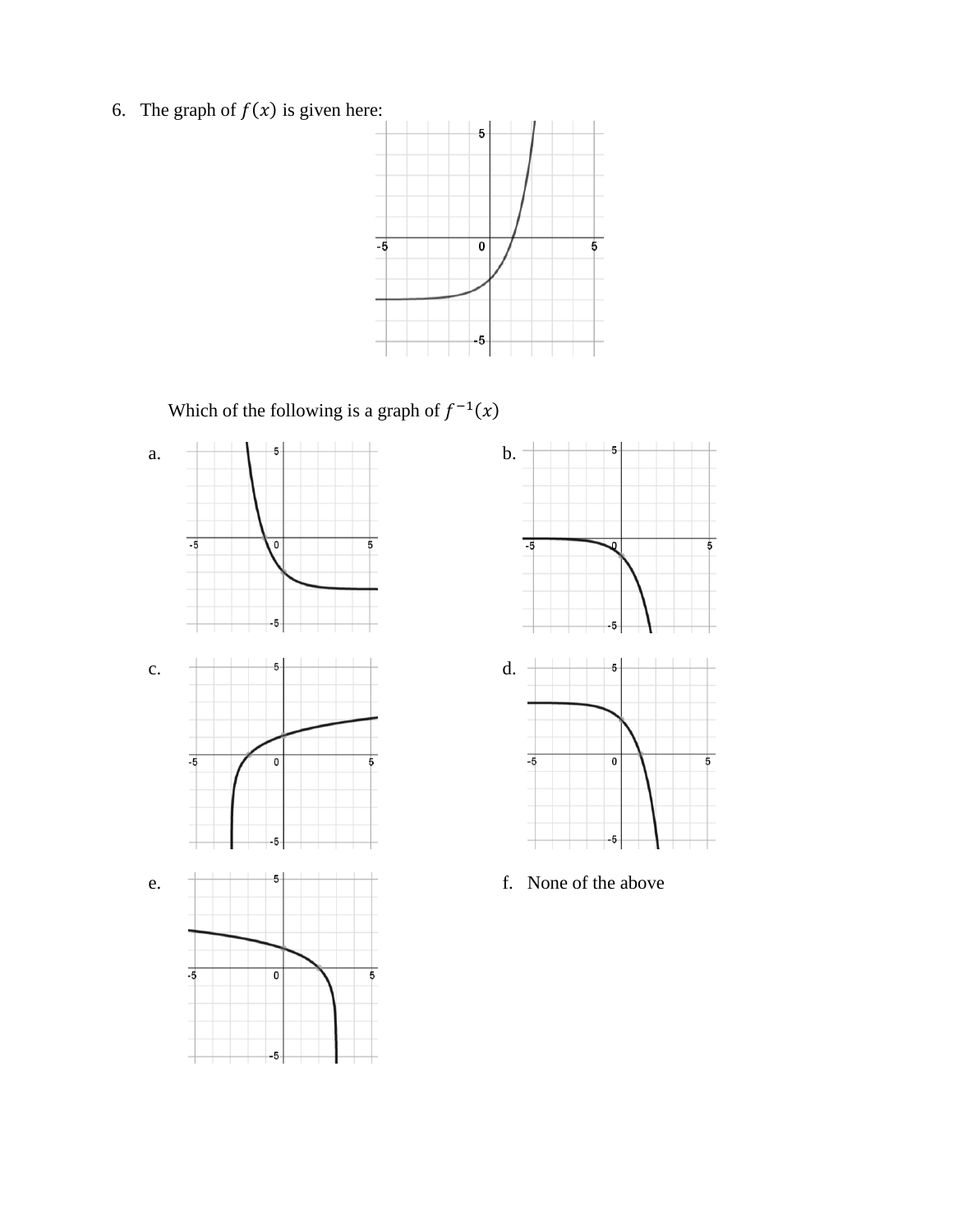7. Find the inverse of the following one-to-one function.

$$
h(x) = \frac{3x - 4}{5 - x}
$$
  
a.  $h^{-1}(x) = \frac{5x + 4}{x + 3}$   
b.  $h^{-1}(x) = \frac{3x + 5}{x + 4}$   
c.  $h^{-1}(x) = \frac{x + 5}{3x - 5}$   
d.  $h^{-1}(x) = \frac{3}{5}x + \frac{4}{x}$   
e.  $h^{-1}(x) = \frac{11}{5 - x} - 3$   
f. None of the above.

- 8. For  $f(x) = \frac{5}{x}$  $\frac{a}{x}$  and  $g(x) = \sqrt{x + 6}$ , find the domain of the composite function  $f \circ g$ .
	- a.  $(-\infty, -6) \cup (-6, \infty)$  b.  $[-6, \infty)$  c.  $(-6, \infty)$ d.  $(-\infty, 0) \cup (0, \infty)$  e.  $(-\infty, -6)$  f.  $(-\infty, 6) \cup (6, \infty)$
- 9. Simplify the expression

$$
log_3 7 \cdot log_4 9 \cdot log_7 2
$$
  
a. -1 b. 0 c. 1 d. 2 e. 3

10. Select the function that best represents the given graph.



a.  $f(x) = \log_2(x + 4)$ b.  $f(x) = log_2(x - 4)$ c.  $f(x) = log_2(x + 2)$ d.  $f(x) = log_2(x - 2)$ e.  $f(x) = 2 \log_2(x - 2)$ f.  $f(x) = 2\log_2(x + 2)$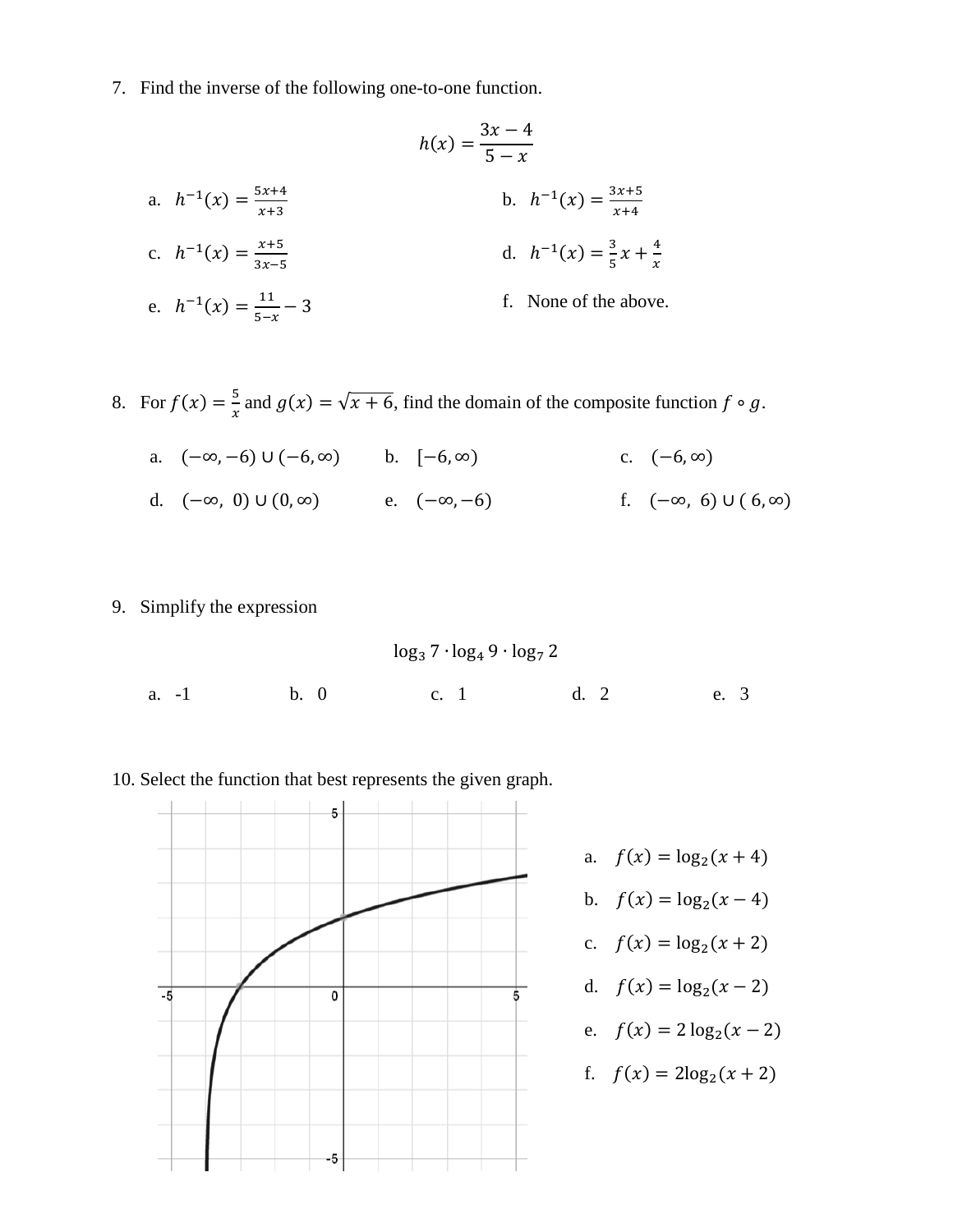## 11. Write as a single logarithm

$$
\log_4 15 + \log_4 21 - 2 \log_4 3
$$
\na.  $\log_4 27$   
\nb.  $\log_4 33$   
\nc.  $\log_4 108$   
\nd.  $\log_4 35$   
\ne.  $\log_4 95$   
\nf. None of the above.

## 12. Write the expression as a sum or difference of logarithms

$$
\ln \sqrt{\frac{(x+4)(x^2-7)}{3x-2}}
$$

- a.  $ln(x + 4) + 2 ln(x 7) 3 ln(x 2)$
- b.  $\frac{1}{2} \ln(x+4) + \ln(x-7) \frac{3}{2}$  $\frac{3}{2}$ ln(x – 2)
- c.  $\ln(x+4) + \ln(x^2-7) \ln(3x-2)$
- d.  $\frac{1}{2} \ln(x+4) + \frac{1}{2}$  $\frac{1}{2}$ ln(x<sup>2</sup> – 7) –  $\frac{1}{2}$  $\frac{1}{2}$ ln(3x – 2)
- e. None of the above.
- 13. Solve for *x* in the following equation  $\log_5(10 x) = 2$ 
	- a.  $x = -15$  b.  $x = 0$  c.  $x = 10$  d.  $x = 35$  e. No solution
- 14. Solve for *x* in the following equation  $3^{2x} + 3^x = 12$ a.  $x = 0$  b.  $x = 1$  c.  $x = \log_3 4$  d.  $x = 3$  e. No solution
- 15. Solve for *x* in the following equation  $\ln(x 5) = \ln(3x + 11)$ a.  $x = -13$  b.  $x = -8$  c.  $x = 0$  d.  $x = e^{-8}$ e. No solution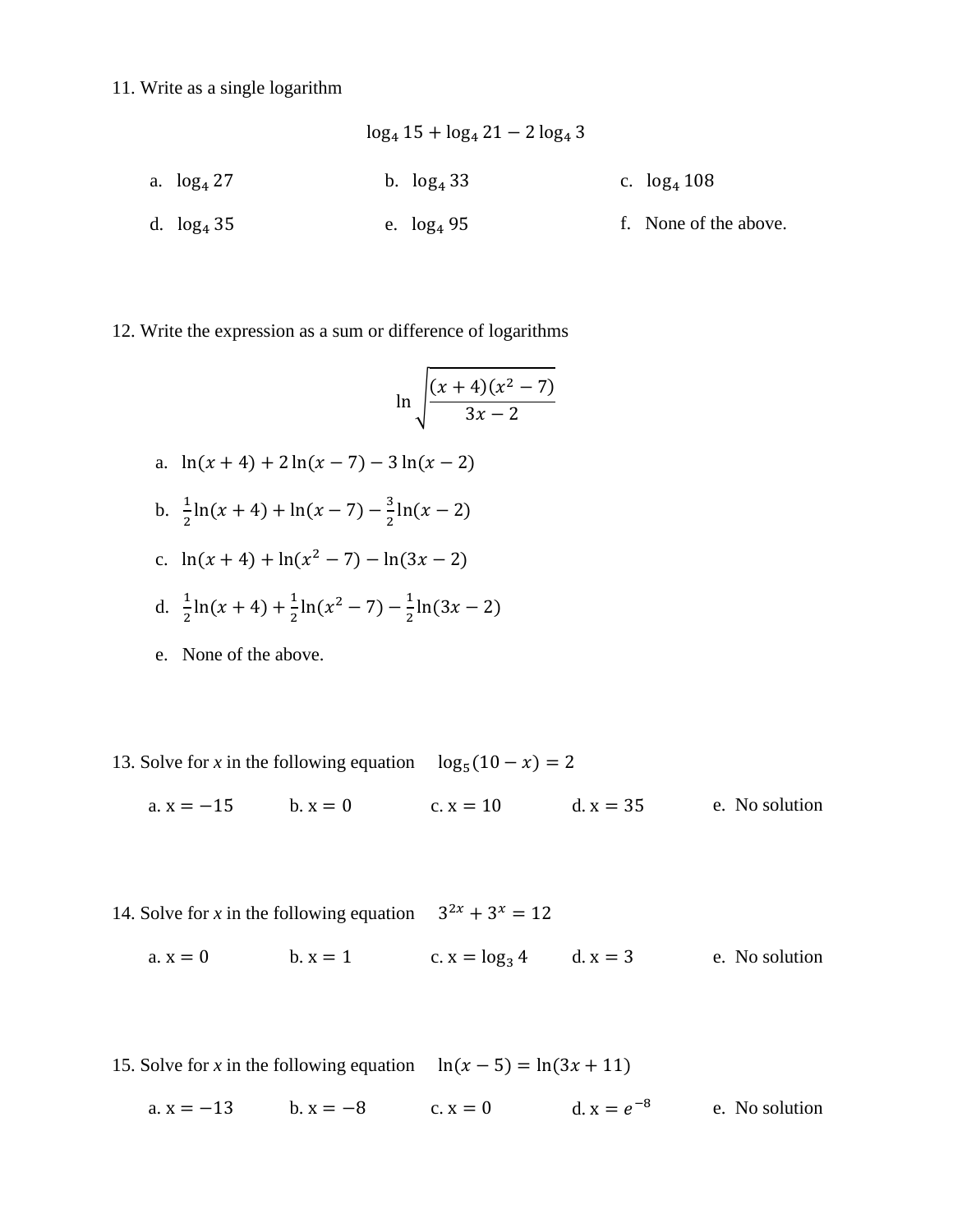- 16. The equation  $5^{2x^2+x-5} = 5^{6x+7}$  has two solutions for *x*. Find the sum of the two solutions.
	- a.  $x = \frac{5}{3}$  $\frac{5}{2}$  b.  $x = \frac{3}{2}$  $c. x = 0$  d.  $x = -\frac{3}{2}$  $\frac{3}{2}$  e.  $x = -\frac{5}{2}$ 2
- 17. Pam invests \$2,000 in an account that is compounded continuously at a rate of 3%. For *t*  being the number of years from the initial investment, how long will it take for Pam to double her money?

a. 
$$
t = \frac{100}{3} \ln 2
$$
 b.  $t = \frac{3}{100} \ln 2$  c.  $t = \ln 60$  d.  $t = \frac{\ln 2}{\ln 3 - \ln 100}$  e.  $t = \frac{\ln 2}{\ln 100 - \ln 3}$ 

- 18. A rare strain of bacteria grows according to the law of uninhibited growth. Initially, there are 70 bacteria. After 3 hours the bacteria output is 210. Give the equation that models the population *P* of the bacteria as a function of time *t* in hours.
	- a.  $P(t) = 210e^{\frac{1}{3}}$  $\frac{1}{3}t$ b.  $P(t) = 70e^{\frac{\ln 3}{3}}$  $\frac{a_3}{3}t$  c.  $P(t) = 70e^{\frac{1}{3}}$  $\frac{1}{3}t$ d.  $P(t) = 3e^{\frac{1}{70}}$  $\frac{1}{70}t$  e.  $P(t) = 70e^{\frac{3}{5}}$ 5 f. None of the above.
- 19. Find the focus of the parabola

 $-8(y-7) = 2x^2 + 8x + 8$ 

- a.  $(-1, 7)$  b.  $(1, -7)$  c.  $(7, -2)$
- d.  $(0, 6)$  e.  $(-2, 8)$  f.  $(-2, 6)$

20. Find the equation of a parabola for which the directrix is  $x = -1$  and focus is  $(3, -3)$ .

a.  $(x-1)^2 = 4(y+3)$  b.  $(y-1)^2 = 16(x+3)$  c.  $(y+3)^2 = 8(x-1)$ d.  $(x-1)^2 = -16(y+3)$  e.  $(y+3)^2 = -8(x-1)$  f.  $(y-3)^2 = 8(x+1)$